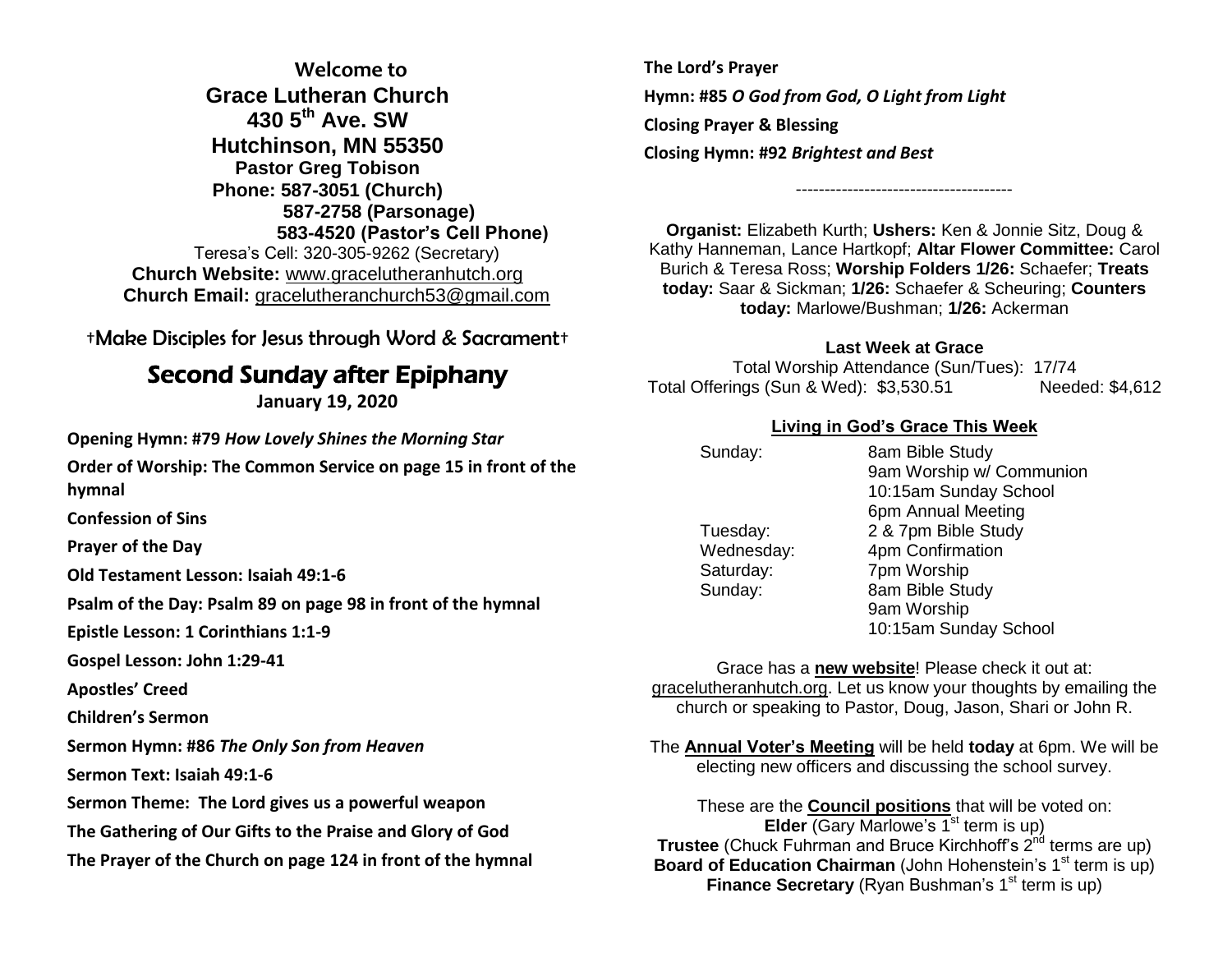**Altar Guild:** We are missing some Communion linens. If you have them and forgot to return them (which is something Teresa would definitely be guilty of if she laundered them), please return. Thank you to all who help keep our altar beautiful!!

#### **Save the Date:**

Sunday, February 9: Fellowship/Game Day at 2pm Bring an appetizer and a game if you have a favorite

Friday, February 21: Play at Martin Luther College at 7pm See bulletin board for more information

> March 12 & 13: Movie night at Grace at 7pm *Unplanned*

April 17-25: TBD – Play at Bethany Lutheran College *Treasure Island*

May 22: Tour of St. John's College & St. John's Bible More info to come

August: St. Paul Saints game (possible date Aug. 30)

**Please note:** Pastor Tobison has returned his call to Eugene, OR. Please pray for the members at Trinity Lutheran Church as they continue to search for a new pastor.

> Immanuel Lutheran School: 320-587-4858 Brian Gephart, Principal: 269-932-5117 Ryan Bushman, President: 320-583-2801 Tim Utsch, Vice President: 320-232-3384